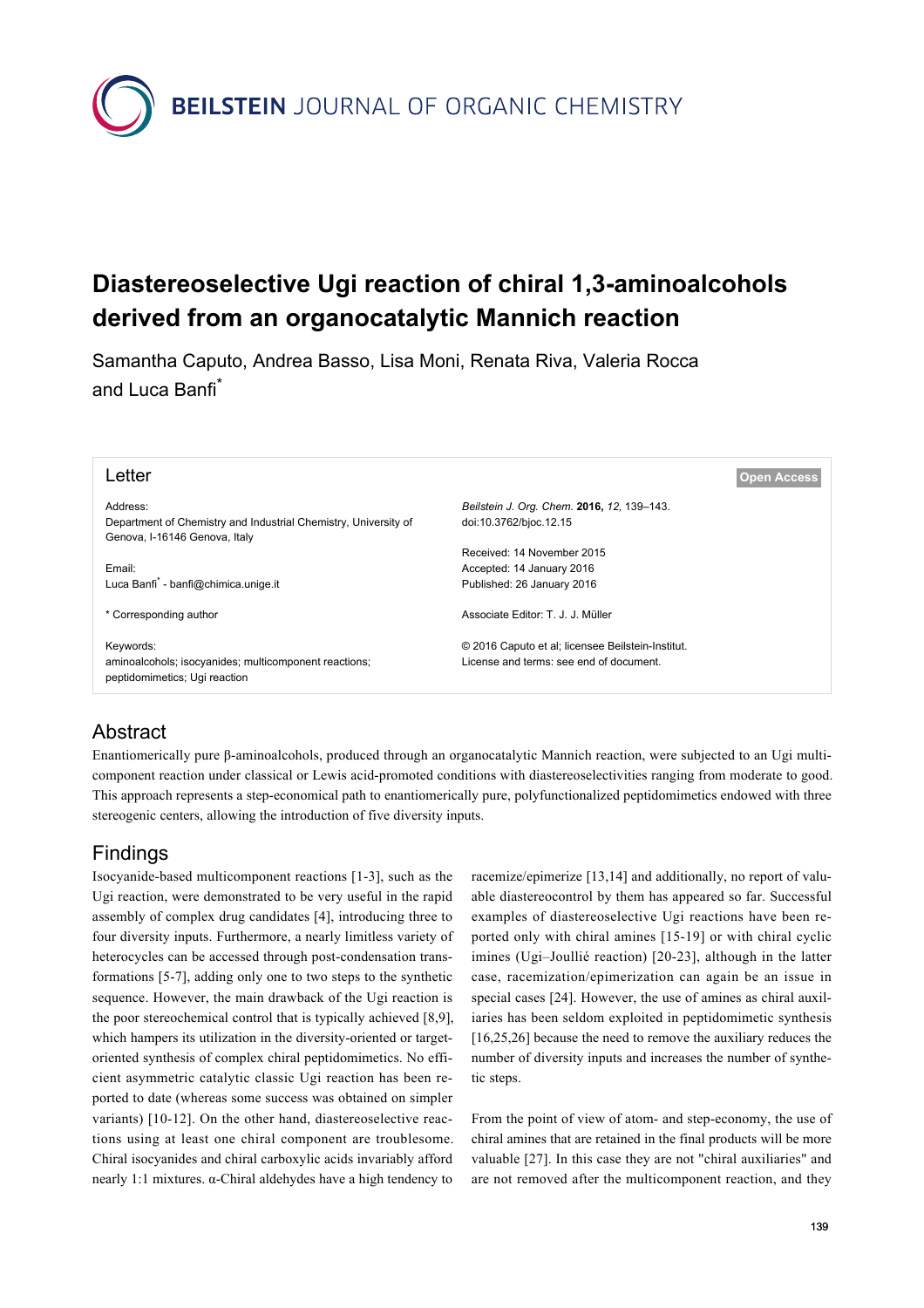contribute to the diversity of the final products. However, the usefulness of this approach relies on an efficient and diversityoriented preparation of the required amines in high enantiomeric excess.

Chiral aminoalcohols can be ideal substrates for diastereoselective Ugi reactions: the additional hydroxy group can both help in modulating diastereoselectivity and be employed for postcondensation transformations in order to add further fragments or to form heterocyclic structures. We have previously developed some syntheses of heterocycles through Ugi reactions with 1,2-aminoalcohols followed by nucleophilic substitutions [\[28\]](#page-4-10), whereas chiral 1,2-aminoalcohols have been proved by Nenajdenko and co-workers to be able to induce good levels of diastereoselectivity in the Ugi reaction [\[17\].](#page-4-11)

Our attention was drawn by 1,3-aminoalcohols of general formula **5** ([Scheme 1\)](#page-1-0), which can be obtained by List's organocatalytic Mannich-type reaction of aldehydes with *N*-Boc imines **2** and catalytic L-proline [\[29,30\],](#page-4-12) followed by reduction of **3** and cleavage of the Boc group.

This short and straightforward synthesis allows the introduction of 2 diversity inputs ( $\mathbb{R}^1$  and Ar), whereas stereochemical diversity can also be explored using D-proline or different, *anti*selective organocatalysts.

<span id="page-1-0"></span>We prepared two known carbamoyl sulfones **1** [\[30,31\]](#page-4-13) and transformed them without isolation of intermediates into a series of five Boc-protected β-aminoalcohols **4a**–**e** [\(Scheme 2](#page-1-1)). Using caesium carbonate, carbamoyl sulfones were converted into the corresponding *N*-Boc-protected imines **2** that were immediately submitted to List's organocatalytic Mannich reaction [\[29,30\]](#page-4-12). The resulting aldehydes **3** were not isolated (also in view of their known stereochemical lability) but directly reduced to alcohols **4** [\[32,33\]](#page-4-14). Purification was carried out through chromatography and, in some cases, by additional crystallization, affording these key intermediates in high ee and de (*syn* relative configuration, see [Supporting Information File 1](#page-3-1)).

The *tert*-butyl urethane was then deblocked with trifluoroacetic acid. Neutralization and extraction afforded crude aminoalcohols **5a–e**, that were directly employed in the Ugi reaction. We first optimized this step using isobutyraldehyde, 5-chloro-2 thiophenecarboxylic acid and cyclohexyl isocyanide, to give the two diastereomers of compound **6a** [\(Table 1\)](#page-2-0).

When the reaction was carried out under the classical conditions (using methanol as the solvent), only a moderate diastereoselectivity was achieved [\(Table 1](#page-2-0), entry 1), which could be increased by changing the solvent to trifluoroethanol, especially effective at 0 °C. Considering the recent work by Nenajdenko et al. [\[17\],](#page-4-11) we explored the usage of Lewis acids in an aprotic solvent in order to further improve the diastereoselectivity. We had anticipated that the binding of the Lewis acid to the free alcohol, followed by intramolecular activation of the aldehyde, would establish a cyclic transition state, thereby enabling better stereocontrol. It is indeed well-known that the



<span id="page-1-1"></span>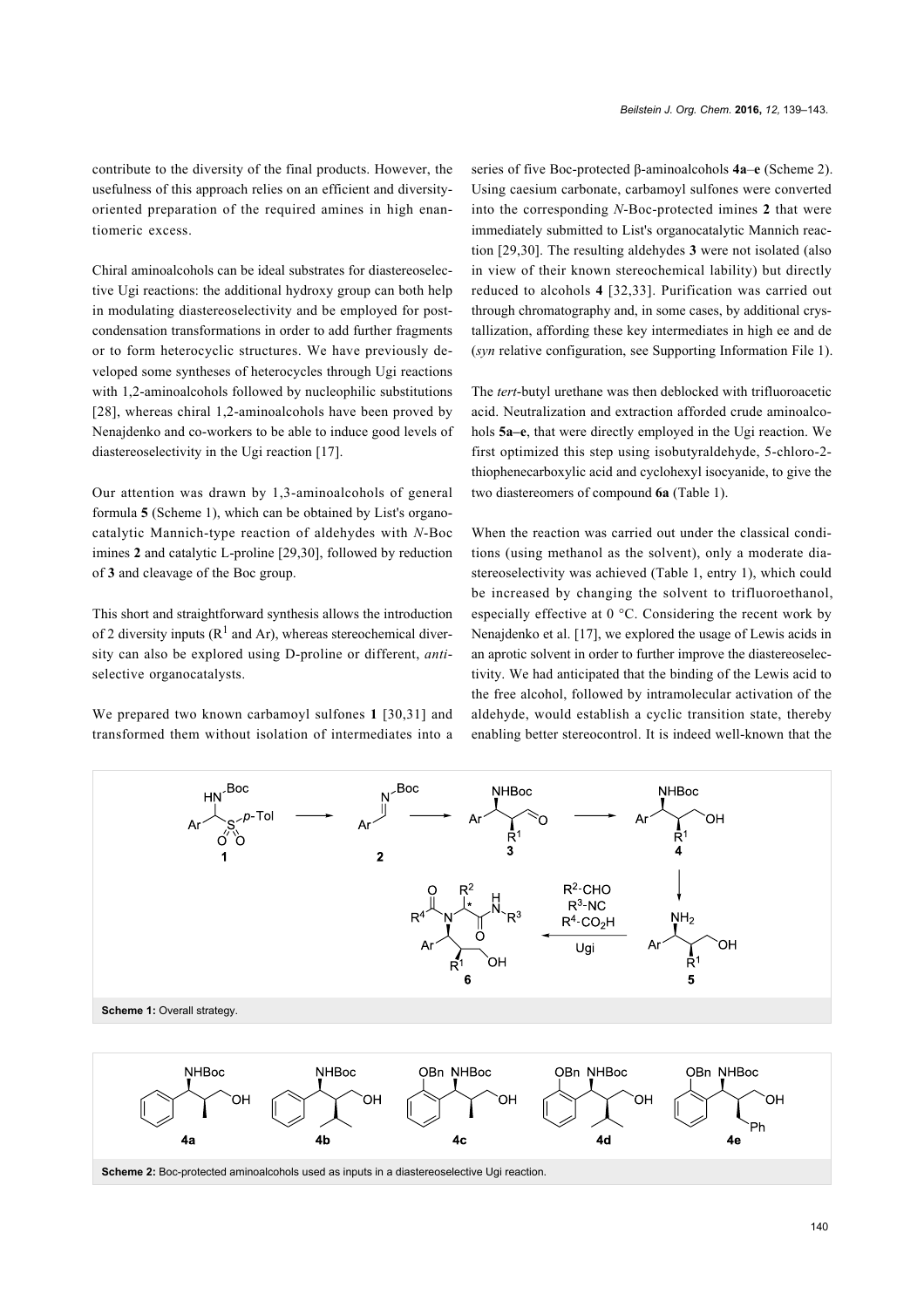<span id="page-2-0"></span>

|                                                                                          | Table 1: Optimization of the synthesis of 6a. |          |                                          |                                              |                    |                 |  |
|------------------------------------------------------------------------------------------|-----------------------------------------------|----------|------------------------------------------|----------------------------------------------|--------------------|-----------------|--|
| CHO<br>O<br>NH <sub>2</sub><br><b>NC</b><br>Phi<br>ΟН<br>Ω<br>Ph<br>ЮĤ<br>5a<br>6a<br>OH |                                               |          |                                          |                                              |                    |                 |  |
| Entry                                                                                    | Temp.                                         | Time (h) | Solvent (M)                              | Lewis acid (equiv)                           | Yield <sup>a</sup> | dr <sup>b</sup> |  |
| 1                                                                                        | 25 °C                                         | 12       | MeOH(0.4)                                | none                                         | 65%                | 72:28           |  |
| 2                                                                                        | 25 °C                                         | 48       | MeOH(0.1)                                | none                                         | 72%                | 72:28           |  |
| 3                                                                                        | 25 °C                                         | 12       | CF <sub>3</sub> CH <sub>2</sub> OH (0.1) | none                                         | 65%                | 77:23           |  |
| 4                                                                                        | 0 °C                                          | 12       | CF <sub>3</sub> CH <sub>2</sub> OH (0.1) | none                                         | 61%                | 83:17           |  |
| 5                                                                                        | $-38 °C$                                      | 48       | THF $(0.1)$                              | ZnCl <sub>2</sub> ·Et <sub>2</sub> O $(1.0)$ | 55%                | 89:11           |  |
| 6                                                                                        | $-38 °C$                                      | 48       | THF (0.1)                                | ZnCl <sub>2</sub> (1.0)                      | 63%                | 73:27           |  |
| 7                                                                                        | $-38 °C$                                      | 48       | THF (0.1)                                | ZnCl <sub>2</sub> (1.5)                      | 60%                | 80:20           |  |
| 8                                                                                        | $-38 °C$                                      | 48       | THF (0.1)                                | ZnBr <sub>2</sub> (1.0)                      | 82%                | 91:9            |  |
| 9                                                                                        | $-38 °C$                                      | 48       | THF (0.1)                                | $Znl2$ (1.0)                                 | 71%                | 88:12           |  |
| 10                                                                                       | $-38 °C$                                      | 48       | THF $(0.1)$                              | CuBr <sub>2</sub> $(1.0)$                    | no react.          |                 |  |
| 11                                                                                       | $-38 °C$                                      | 48       | THF (0.1)                                | $Cu(OTf)_{2}$ (1.0)                          | no react.          |                 |  |
|                                                                                          | $-38 °C$                                      | 48       | THF (0.1)                                | MgCl <sub>2</sub> (1.0)                      | no react.          |                 |  |
|                                                                                          |                                               |          |                                          |                                              |                    |                 |  |
| 12<br>13                                                                                 | $-38 °C$                                      | 48       | THF (0.1)                                | $MqBr2·Et2O (1.0)$                           | no react.          |                 |  |

Ugi reaction does not proceed in aprotic solvents such as THF at low temperature, and therefore the background, uncatalyzed reaction should not interfere. As shown in [Table 1,](#page-2-0) the best results were achieved by using 1 equiv of zinc bromide ([Table 1](#page-2-0), entry 8), affording a 10:1 diastereomeric ratio and an excellent overall yield. Other zinc-based catalysts were less efficient, whereas most of the other tested Lewis acids failed to promote the reaction at all. The use of Lewis acids in methanol or trifluoroethanol afforded lower yields with no improvement of diastereoselection. It is worth noting that a 10:1 diastereoselectivity is considered excellent for isocyanide-based multicomponent reactions, due to the very low steric biases of isocyanides.

We then moved on to establish the scope of the method, varying the Boc-protected aminoalcohol, the carboxylic acid and the isocyanide (see [Table 2\)](#page-3-2). For a comparison, we performed all Ugi reactions either under Lewis acid-promoted conditions, or under the classical Ugi conditions (MeOH, rt). The stereochemical results were found to vary remarkably from case to case. While in some instances (products **6b**–**d**) the activation with ZnBr<sup>2</sup> brought about an increase of diastereoselectivity, in other combinations of substrates, the outcome was similar (products **6h** and **6j**) or even better using the "classical" conditions (products **6e**, **6f**, **6i**). However, in all cases, the two diastereomers could be easily separated and the ratio was typically, with few exceptions, around 3:1 to 5:1. As far as the isolated yields were concerned, the Lewis acid-promoted reaction is typically less efficient, especially with aromatic isocyanides or aldehydes (compounds **6e**, **6f**, **6g**). The relative configuration of the major adduct has not yet been unambiguously determined. However, TLC, HPLC, polarimetric and NMR analogies suggest that the main diastereomer was always the same, with one notable exception: product **6f** obtained in the absence of Lewis acid. In this case, it was necessary to carry out the reaction in THF/iPrOH because the isocyanide was poorly soluble in MeOH, and thus the unexpected diastereoselectivity inversion might be due to the different solvent and not to the structure of isocyanide.

The synthetic route from carbamoyl sulfones **1** to peptidomimetics **6** is quite short: intermediate purification was carried out only at the level of the Boc-protected aminoalcohols **4** and of the final products **6**. Thus, this method offers an operationally simple route to enantiomerically pure complex structures like **6**, introducing up to five diversity inputs and controlling three stereogenic centers (also thanks to the final chromatography).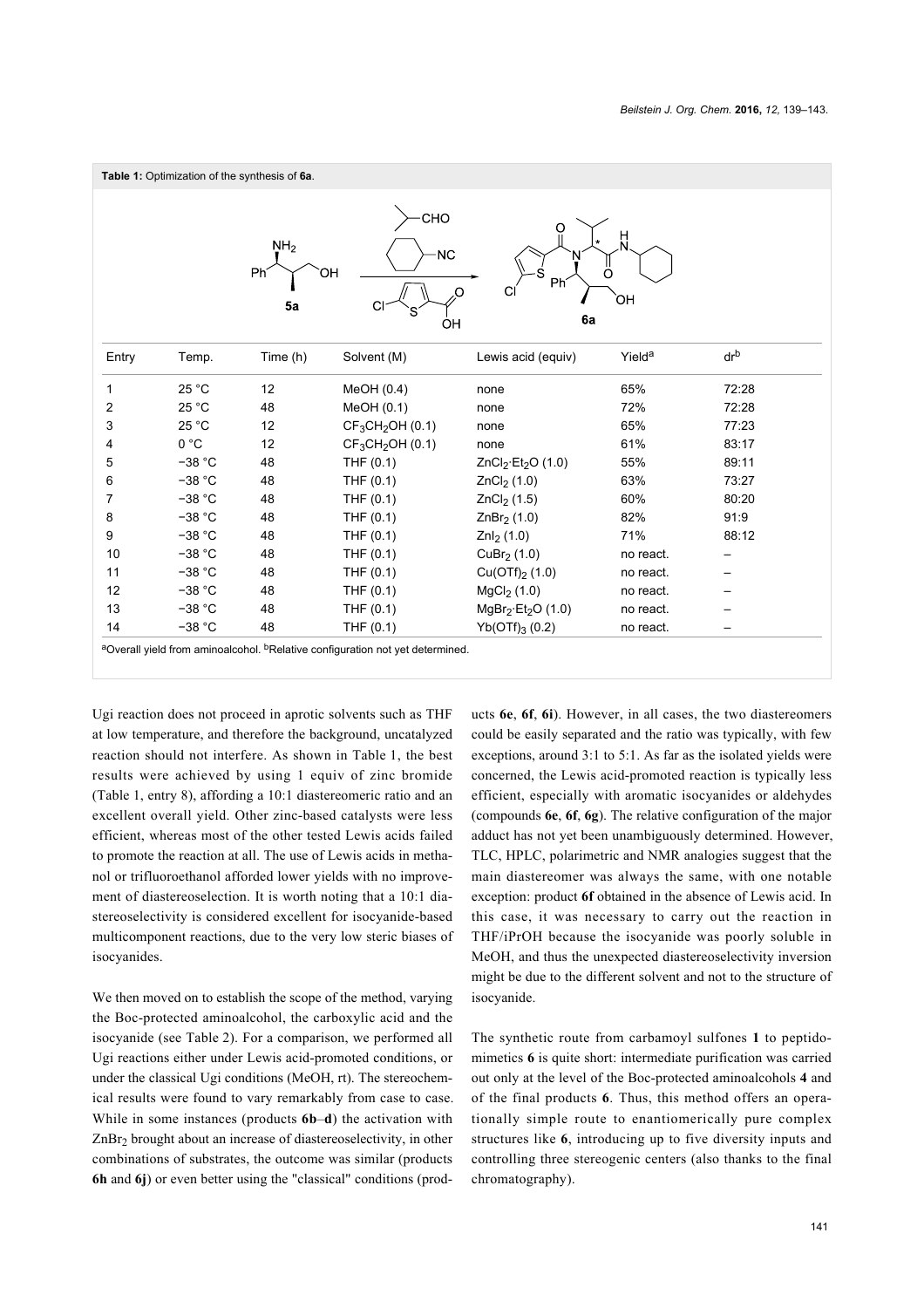<span id="page-3-2"></span>

<sup>a</sup>Overall yield from Boc aminoalcohols **4**. <sup>b</sup>Relative configuration not yet determined. A: THF, −38 °C, 1 equiv of ZnBr<sub>2</sub>; B: MeOH, 25 °C; C: iPrOH/ THF 2:1, 25 °C. All reactions carried out for 48 h at 0.1 M concentration of aminoalcohol with 1.00 equiv of aminoalcohol **5**, 1.05 equiv of aldehyde, 1.2 equiv of carboxylic acid and isocyanide and 100 mg of powdered 3 Å molecular sieves per mmol of aminoalcohol.

Compounds **6** are endowed with several functionalities that can be exploited for post-Ugi cyclization steps or as a handle for attaching further fragments: the primary alcohol and the secondary amide (which are present in all products), a protected phenol (for compounds **6c**, **6i**, **6j**), and a protected amine (**6j**). Studies towards this goal are in progress and will be reported in due course.

## Supporting Information

#### <span id="page-3-1"></span>Supporting Information File 1

General remarks, experimental procedures and characterization data;  ${}^{1}H$  and  ${}^{13}C$  NMR spectra of new compounds **4** and **6** (major isomer only). [\[http://www.beilstein-journals.org/bjoc/content/](http://www.beilstein-journals.org/bjoc/content/supplementary/1860-5397-12-15-S1.pdf) [supplementary/1860-5397-12-15-S1.pdf\]](http://www.beilstein-journals.org/bjoc/content/supplementary/1860-5397-12-15-S1.pdf)

### Acknowledgements

We thank Mr. Giulio Less and Dr. Alice Brambilla for practical collaboration in this work and Dr. Luca Bono for HRMS analysis.

### References

- <span id="page-3-0"></span>1. van der Heijden, G.; Ruijter, E.; Orru, R. V. A. *Synlett* **2013,** 666–685. [doi:10.1055/s-0032-1318222](http://dx.doi.org/10.1055%2Fs-0032-1318222)
- 2. Banfi, L.; Basso, A.; Riva, R. The Passerini Reaction. In *Multicomponent Reactions;* Müller, T. J. J., Ed.; Science of Synthesis, Vol. 1; Thieme: Stuttgart, Germany, 2013; pp 327–414.
- 3. Wessjohann, L. A.; Kaluderovic, G. N.; Neves Filho, R. A. W.; Morejon, M. C.; Lemanski, G.; Ziegler, T. Further Components Carboxylic Acids and Amine (Ugi Reaction). In *Multicomponent Reactions;* Müller, T. J. J., Ed.; Science of Synthesis, Vol. 1; Thieme: Stuttgart, Germany, 2013; pp 415–495.